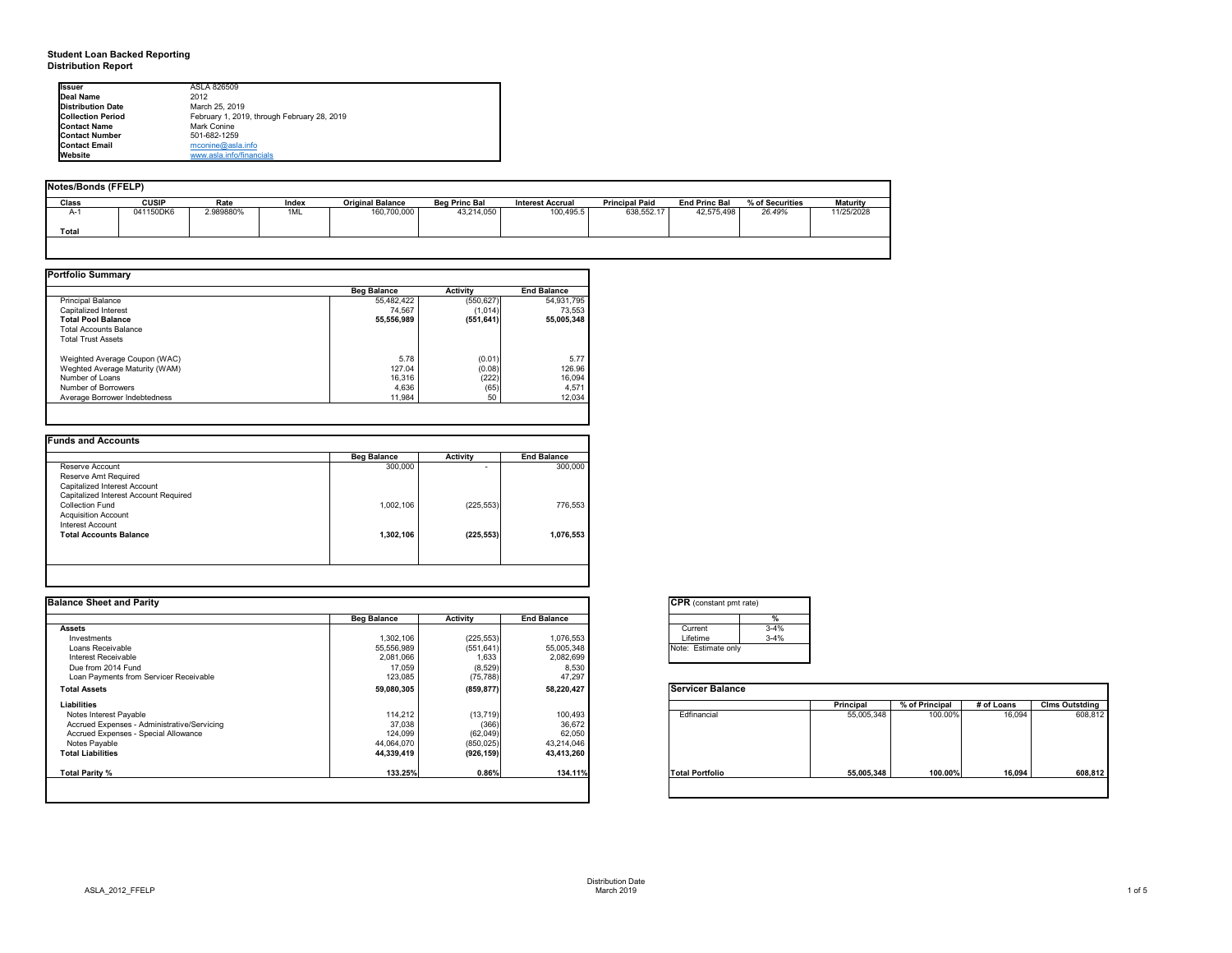## **Student Loan Backed Reporting Distribution Report**

|                           | # of Loans       |               | <b>Principal</b> |               | % of Principal   |               | <b>WAC</b>       |               | <b>WARM</b>      |               |
|---------------------------|------------------|---------------|------------------|---------------|------------------|---------------|------------------|---------------|------------------|---------------|
|                           | <b>Beginning</b> | <b>Ending</b> | <b>Beginning</b> | <b>Ending</b> | <b>Beginning</b> | <b>Ending</b> | <b>Beginning</b> | <b>Ending</b> | <b>Beginning</b> | <b>Ending</b> |
| In School                 | 26               | 24            | 124,904          | 104,404       | 0.22%            | 0.19%         | 6.29             | 6.19          | 118.74           | 118.49        |
| Grace                     |                  |               | 3,750            | 24,250        | 0.01%            | 0.04%         | 6.80             | 6.80          | 120.00           | 120.00        |
| Repayment                 |                  |               |                  |               |                  |               |                  |               |                  |               |
| Current                   | 10,529           | 10,281        | 33,316,990       | 32,606,830    | 59.97%           | 59.28%        | 5.97             | 5.98          | 136.75           | 137.39        |
| 31-60 Days Delinquent     | 519              | 477           | 1,972,622        | 1,774,646     | 3.55%            | 3.23%         | 6.07             | 5.92          | 125.67           | 125.81        |
| 61-90 Days Delinquent     | 320              | 340           | 1,347,143        | 1,417,185     | 2.42%            | 2.58%         | 5.97             | 6.05          | 118.90           | 131.42        |
| 91-120 Days Delingent     | 217              | 252           | 953,140          | 983,871       | 1.72%            | 1.79%         | 6.07             | 5.87          | 118.38           | 116.04        |
| 121-180 Days Delinquent   | 319              | 284           | 1,316,286        | 1,145,957     | 2.37%            | 2.08%         | 5.97             | 6.20          | 130.92           | 116.85        |
| 181-270 Days Delinquent   | 476              | 423           | 1,966,793        | 1,777,552     | 3.54%            | 3.23%         | 6.02             | 6.00          | 131.80           | 128.32        |
| 271+ Days Delinquent      | 214              | 171           | 820,733          | 662,788       | 1.48%            | 1.20%         | 6.12             | 6.03          | 109.67           | 122.39        |
| <b>Total Repayment</b>    | 12,594           | 12,228        | 41,693,707       | 40,368,828    | 75.05%           | 73.39%        | 5.98             | 5.98          | 134.28           | 134.92        |
| Forbearance               | 1,936            | 2,085         | 7,437,804        | 8,125,571     | 13.39%           | 14.77%        | 5.99             | 5.95          | 121.17           | 121.33        |
| Deferment                 | 1,686            | 1,600         | 6,062,131        | 5,808,459     | 10.91%           | 10.56%        | 5.95             | 5.97          | 124.54           | 124.19        |
| <b>Claims in Progress</b> | 72               | 151           | 234,694          | 556,690       | 0.42%            | 1.01%         | 5.78             | 5.97          | 119.34           | 109.28        |
| <b>Claims Denied</b>      |                  |               |                  | 17,146        | 0.00%            | 0.03%         |                  | 6.80          |                  | 96.00         |
| <b>Total Portfolio</b>    | 16,316           | 16,094        | 55,556,989       | 55,005,348    | 100.00%          | 100.00%       | 5.98             | 5.98          | 131.36           | 131.47        |

| <b>Delinguency Status</b>           |                  |               |                  |               |                  |                |                  |               |                  |               |
|-------------------------------------|------------------|---------------|------------------|---------------|------------------|----------------|------------------|---------------|------------------|---------------|
|                                     | # of Loans       |               | <b>Principal</b> |               |                  | % of Principal | <b>WAC</b>       |               | <b>WARM</b>      |               |
|                                     | <b>Beginning</b> | <b>Ending</b> | <b>Beginning</b> | <b>Ending</b> | <b>Beginning</b> | Ending         | <b>Beginning</b> | <b>Ending</b> | <b>Beginning</b> | <b>Ending</b> |
| Current                             | 10,529           | 10,281        | 33,316,990       | 32,606,830    | 79.91%           | 80.77%         | 5.97             | 5.98          | 136.75           | 137.39        |
| 31-60 Days Delinquent               | 519              | 477           | 1,972,622        | 1,774,646     | 4.73%            | 4.40%          | 6.07             | 5.92          | 125.67           | 125.81        |
| 61-90 Days Delinquent               | 320              | 340           | 1,347,143        | 1,417,185     | 3.23%            | 3.51%          | 5.97             | 6.05          | 118.90           | 131.42        |
| 91-120 Days Delinqent               | 217              | 252           | 953,140          | 983,871       | 2.29%            | 2.44%          | 6.07             | 5.87          | 118.38           | 116.04        |
| 121-180 Days Delinquent             | 319              | 284           | 1,316,286        | 1,145,957     | 3.16%            | 2.84%          | 5.97             | 6.20          | 130.92           | 116.85        |
| 181-270 Days Delinquent             | 476              | 423           | 1,966,793        | 1,777,552     | 4.72%            | 4.40%          | 6.02             | 6.00          | 131.80           | 128.32        |
| 271+ Days Delinquent                | 214              | 171           | 820,733          | 662,788       | 1.97%            | 1.64%          | 6.12             | 6.03          | 109.67           | 122.39        |
| <b>Total Portfolio in Repayment</b> | 12,594           | 12,228        | 41,693,707       | 40,368,828    | 100.00%          | 100.00%        | 5.98             | 5.98          | 134.28           | 134.92        |
|                                     |                  |               |                  |               |                  |                |                  |               |                  |               |

| <b>Portfolio by Loan Type</b> |  |
|-------------------------------|--|

|                                       |                  | # of Loans    |                  | <b>Principal</b> |                  | <b>WAC</b><br>% of Principal |                  |               |                  | <b>WARM</b> |  |
|---------------------------------------|------------------|---------------|------------------|------------------|------------------|------------------------------|------------------|---------------|------------------|-------------|--|
|                                       | <b>Beginning</b> | <b>Ending</b> | <b>Beginning</b> | <b>Ending</b>    | <b>Beginning</b> | <b>Ending</b>                | <b>Beginning</b> | <b>Ending</b> | <b>Beginning</b> | Ending      |  |
| <b>Subsidized Consolidation Loans</b> |                  |               |                  |                  |                  |                              |                  |               |                  |             |  |
| Unsubsidized Consolidation Loans      |                  |               |                  |                  |                  |                              |                  |               |                  |             |  |
| <b>Subsidized Stafford Loans</b>      | 9,210            | 9,088         | 25,292,618       | 25,022,878       | 45.53%           | 45.49%                       | 5.87             | 5.87          | 122.18           | 122.22      |  |
| Unsubsidized Stafford Loans           | 6,864            | 6,770         | 28,847,484       | 28,582,171       | 51.92%           | 51.96%                       | 5.96             | 5.97          | 140.21           | 140.35      |  |
| PLUS/GradPLUS Loans                   | 242              | 236           | 1,416,888        | 1,400,298        | 2.55%            | 2.55%                        | 8.16             | 8.16          | 115.14           | 115.65      |  |
| SLS Loans                             |                  |               |                  |                  |                  |                              |                  |               |                  |             |  |
| <b>Total Portfolio</b>                | 16,316           | 16,094        | 55,556,989       | 55,005,348       | 100.00%          | 100.00%                      | 5.98             | 5.98          | 131.36           | 131.47      |  |

|                                            | # of Loans       |               | <b>Principal</b> |               | % of Principal   |               | <b>WAC</b>       |               |                  | <b>WARM</b>   |  |
|--------------------------------------------|------------------|---------------|------------------|---------------|------------------|---------------|------------------|---------------|------------------|---------------|--|
|                                            | <b>Beginning</b> | <b>Ending</b> | <b>Beginning</b> | <b>Ending</b> | <b>Beginning</b> | <b>Ending</b> | <b>Beginning</b> | <b>Ending</b> | <b>Beginning</b> | <b>Ending</b> |  |
| Graduate / 4-Year Loans                    | 12,574           | 12,422        | 44,409,495       | 43,927,089    | 79.94%           | 79.86%        | 5.98             | 5.98          | 131.10           | 131.10        |  |
| 2-Year Loans                               | 3,463            | 3,394         | 10,476,952       | 10,411,388    | 18.86%           | 18.93%        | 5.98             | 5.98          | 132.86           | 133.24        |  |
| Proprietary / Technical / Vocational Loans | 279              | 278           | 670,543          | 666,871       | 1.21%            | 1.21%         | 5.92             | 5.92          | 125.58           | 128.48        |  |
| Unknown (Consolidation) Loans              |                  |               |                  |               |                  |               |                  |               |                  |               |  |
| Other Loans                                |                  |               |                  |               |                  |               |                  |               |                  |               |  |
| <b>Total Portfolio</b>                     | 16,316           | 16,094        | 55,556,989       | 55,005,348    | 100.00%          | 100.00%       | 5.98             | 5.98          | 131.36           | 131.47        |  |

|                        | # of Loans       |               | <b>Principal</b> |               | % of Principal   |               |
|------------------------|------------------|---------------|------------------|---------------|------------------|---------------|
|                        | <b>Beginning</b> | <b>Ending</b> | <b>Beginning</b> | <b>Ending</b> | <b>Beginning</b> | <b>Ending</b> |
| <b>Fixed Loans</b>     | 9,515            | 9,383         | 36,945,373       | 36,596,548    | 66.50%           | 66.53%        |
| Variable Loans         | 6,801            | 6,711         | 18,611,616       | 18,408,800    | 33.50%           | 33.47%        |
| T-Bill Loans           | 6,801            | 6,711         | 18,611,616       | 18,408,800    | 33.50%           | 33.47%        |
| <b>CMT Loans</b>       |                  |               |                  |               |                  |               |
| <b>Total Portfolio</b> | 16,316           | 16,094        | 55,556,989       | 55,005,348    | 100.00%          | 100.00%       |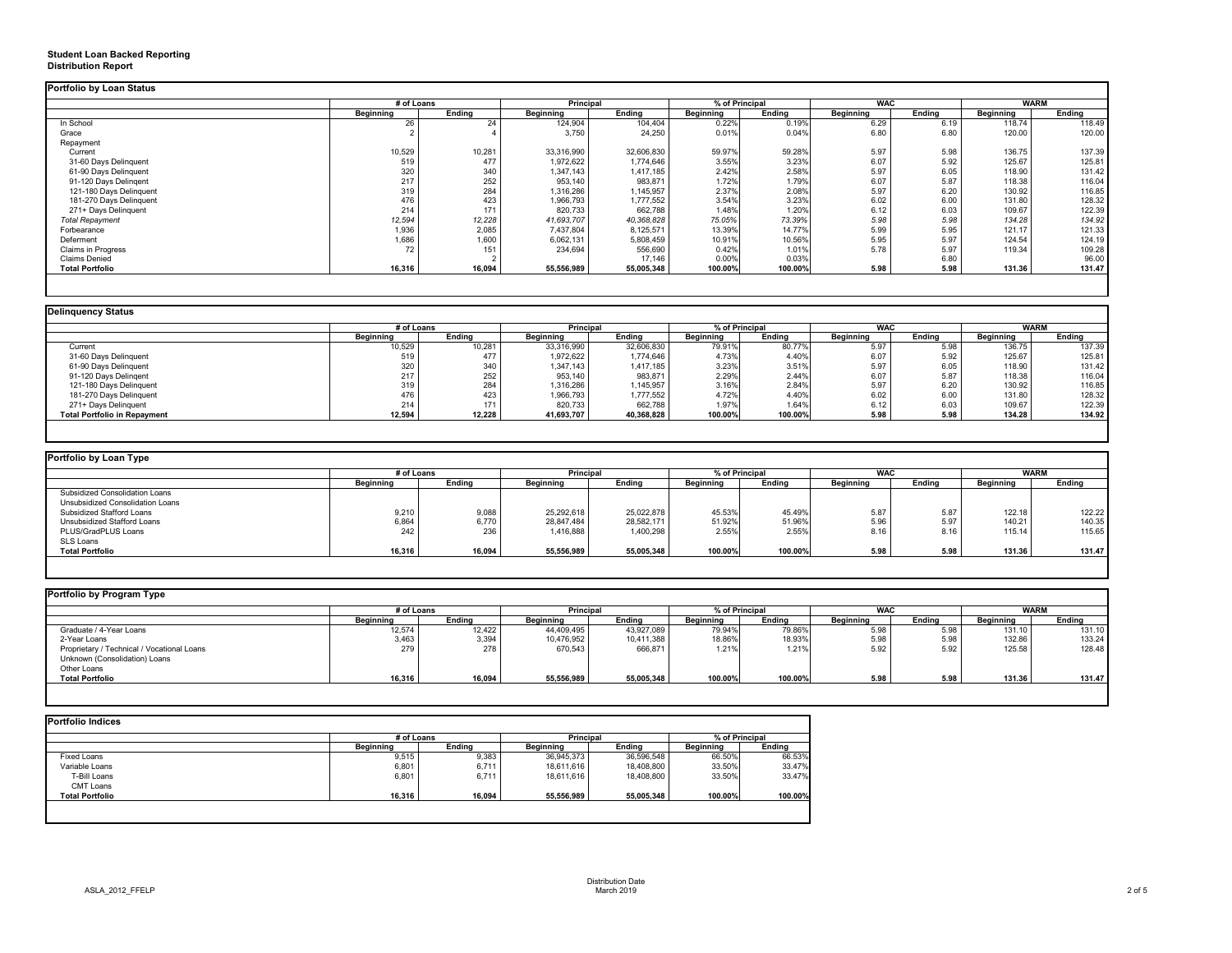**Distribution Date** March 25, 2019<br>**Collection Period** February 1, 2019, through February 1, 2019, through February 1, 2019, through February 1, 2019 February 1, 2019, through February 28, 2019

### **Collection Activity**

| <b>Collection Account</b>                                                                    | as of 2/28/2019 |
|----------------------------------------------------------------------------------------------|-----------------|
| Beginning Balance - February 1, 2019                                                         | 1,002,106       |
| <b>Collection Amount Received</b>                                                            | 786,125         |
| <b>Recoveries</b>                                                                            |                 |
| Reserve Account                                                                              |                 |
| <b>Excess of Required Reserve Account</b>                                                    |                 |
| Interest on Investment Earnings                                                              | 2,934           |
| Capitalized Interest Account (after a stepdown or release date)                              |                 |
| <b>Acquisition Account</b>                                                                   |                 |
| Payments from Guarantor                                                                      |                 |
| Transfer from 2010 Collection Fund for correction of error                                   |                 |
| <b>Required Repurchases</b>                                                                  |                 |
| Special Allowance Payable to Department of Education                                         | (12,506)        |
| <b>Consolidation Rebate Fees</b>                                                             |                 |
| Rating Agency Surveillance Fees                                                              |                 |
| Principal payments, interest payments, administration fees, servicing fees, and trustee fees | (1,002,106)     |
| Other Amounts Received in Collection                                                         |                 |
| <b>Total Available Funds</b>                                                                 | 776,553         |
|                                                                                              |                 |

| <b>Fees Due for Current Period</b> | as of 2/28/2019 |
|------------------------------------|-----------------|
| Indenture Trustee Fees             | 833.33          |
| <b>Servicing Fees</b>              | 32,088          |
| <b>Administration Fees</b>         | 4,584           |
| Late Fees                          |                 |
| <b>Other Fees</b>                  |                 |
| <b>Total Fees</b>                  | 37,505.33       |

| <b>Cumulative Default Rate</b>                                                                      | as of 2/28/2019 |
|-----------------------------------------------------------------------------------------------------|-----------------|
|                                                                                                     |                 |
| Current Period Defaults (\$)                                                                        | 400,093.44      |
| Cumulative Defaults (\$)                                                                            | 41,708,382.74   |
| Cumulative Default (% of original pool balance)                                                     | 25.98%          |
| Cumulative Default (% of cumulative entered repayment balance) <sup>a</sup>                         | 76.00%          |
| Current Period Payments (Recoveries) from Guarantor (\$)                                            | 130,050.93      |
| Current Period Borrower Recoveries (\$)                                                             | n/a             |
| Cumulative Recoveries (\$) <sup>b</sup>                                                             | \$38,909,097.43 |
| <b>Cumulative Recovery Rate (%)</b>                                                                 | 93.29%          |
| <b>Cumulative Net Loss Rate (%)</b>                                                                 | 1.74%           |
| Servicer Reject Rate (FFELP) (%)                                                                    |                 |
| Cumulative Servicer Reject Rate (FFELP) (%)                                                         |                 |
| Repayment balance includes all repayment loans with the exception of balances in claim status<br>a) |                 |
| Cumulative Recoveries includes 97% of claims in progress balances<br>b)                             |                 |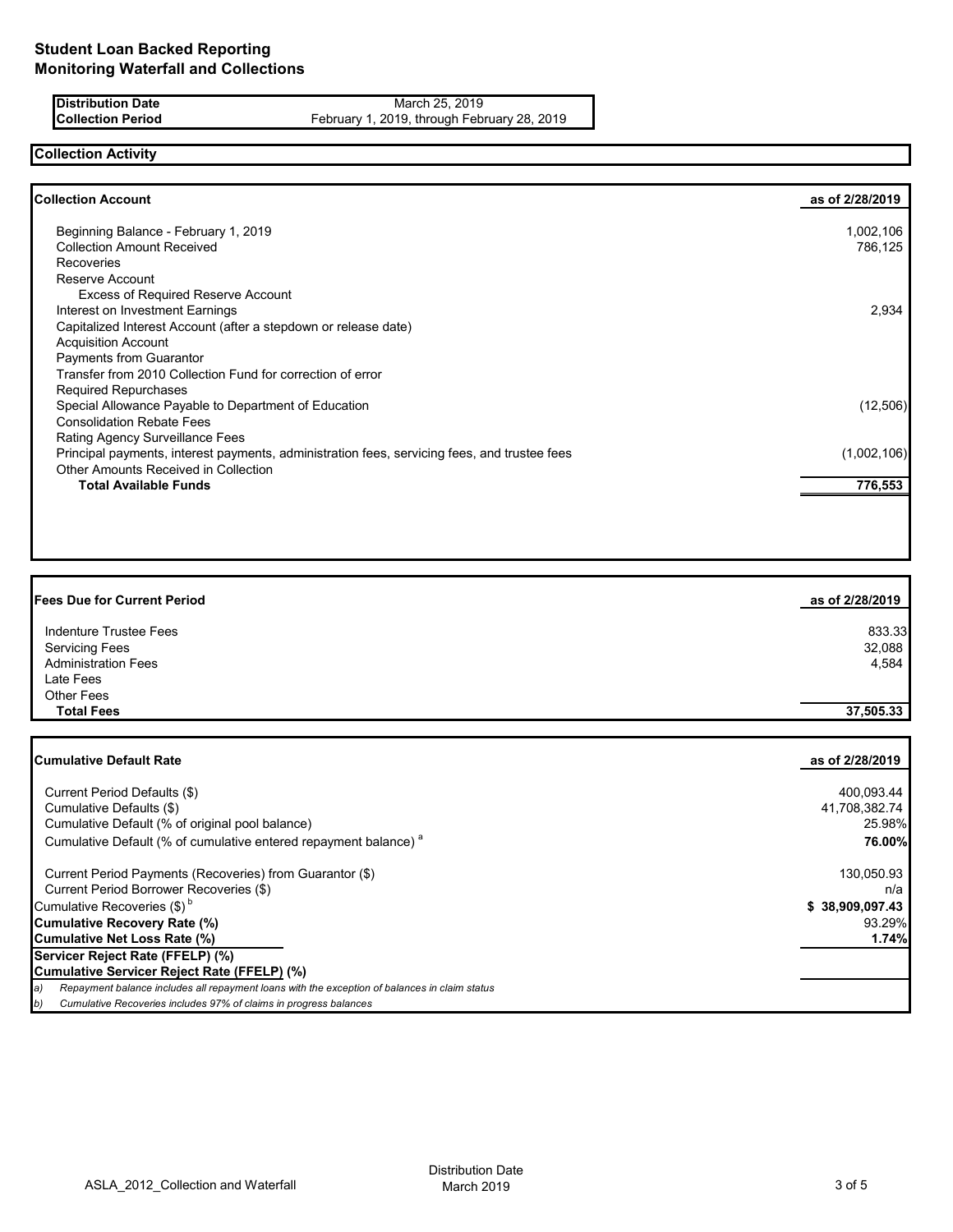# **Waterfall Activity**

| <b>Waterfall for Distribution</b>                                                         | <b>Amount Due</b> | <b>Amount Remaining</b> |
|-------------------------------------------------------------------------------------------|-------------------|-------------------------|
| <b>Total Available Funds</b>                                                              |                   | 776,553                 |
| <b>First: Payments under any Joint Sharing Agreement</b>                                  |                   |                         |
| <b>Second: Trustee Fees</b>                                                               | 833.33            | 775,720                 |
| Third: Servicing Fees and Backup Servicing Fees                                           | 32,088            | 743,632                 |
| <b>Fourth: Administration Fees</b>                                                        | 4,584             | 739,048                 |
| <b>Fifth: Noteholder Interest</b>                                                         | 100,495.50        | 638,552                 |
| Sixth: Reinstate the balance of the Reserve Fund up to the Specified Reserve Fund Balance |                   |                         |
| Seventh: Noteholder Principal, until paid in full                                         | 638,552.17        | (0)                     |
|                                                                                           |                   |                         |
|                                                                                           |                   |                         |

| <b>Principal and Interest Distributions</b> | <b>Class A-1</b> |
|---------------------------------------------|------------------|
|                                             |                  |
| Monthly Interest Due                        | 100,495.50       |
| Monthly Interest Paid                       | 100,495.50       |
| Interest Shortfall                          | 0                |
| Interest Carryover Due                      | 0                |
| Interest Carryover Paid                     | 0                |
| Interest Carryover                          | $\Omega$         |
| Monthly Principal Distribution Amount       | 638,552.17       |
| Monthly Principal Paid                      | 638,552.17       |
| Shortfall                                   | 0                |
| <b>Total Distribution Amount</b>            | 739,047.67       |
|                                             |                  |